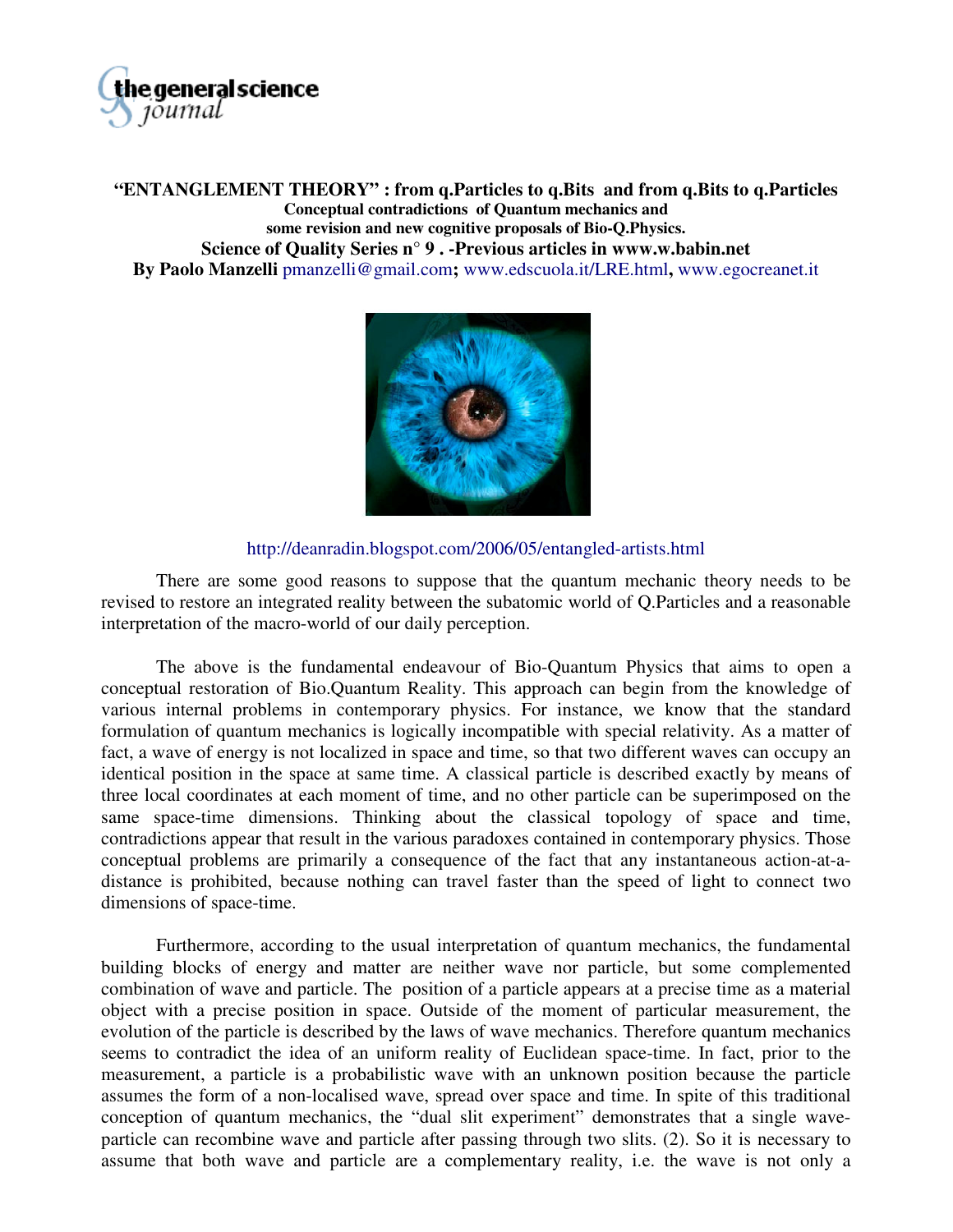probabilistic function existing outside of the effective energy domain as was accepted by the previous affirmed theory of Q.Mechanics.

To resolve this problem, it is good reasoning to consider that the energy conservation principle is not completely described by means of the complex interactions between free-energy **(E)** and condensed energy; the last in forms of matter **(M).** This is because the existence of "**vacuum energy**" (1), e.g. the energy obtained through the collapse to the ground state of the system, that does not contain previous physical forms of energy and matter. Therefore a new kind of energy exists near the "*zero point energy*" with experimental evidence. As a consequence, this new form of energy  $(I = Information Energy)$ , needs to be taken into consideration as an additional quantity to re-establish real total energy conservation. Hence generalizing the "**Energy Conservation Principle**" the sum of all transformations (w.w.w) of energy components must equal zero. So that if we add all the different codifications of energy in relation to all possible combinations of spacetime co-ordinates in syntheses, we obtain:

**w.w.w.**  $[(E) + (M) + (I)] = 0$ 

F*rom this equation we get three equations as follow representing the total energy broken in three complementary strategy of evolution of a "complemental inhomogeneous universe" :*

*A*)  $+w.(I) = -w.(E) - w.(M)$ ;  $\underline{B}$   $+w.(E) = -w.(I) - w.(M)$ ;  $\underline{C}$   $\leq +w.(M) = -w.(I) - w.(E)$ 

- *A) -The growth of Information Energy enriches the maximum in correspondence with the minimum of the other components of energy. This result is designated the "PRINCIPLE of FERTILE EVOLUTION", because it is a valid strategy of evolution for living environments in the Universe.*



*Living EARTH [http://www.nasm.si.edu/research/ceps/etp/earth/earth\\_spheres.html](http://www.nasm.si.edu/research/ceps/etp/earth/earth_spheres.html)*

*B) – The amazing growth of the Free energy spectrum is produced by the stellar structures, such as the sun , in spite of the decrease of the Energy codified as matter and information energy.*



*A new look to the sun : <http://www.solarviews.com/cap/sun/eitfexii.htm>*

*C) – The growth of matter are prepeared by super massive black holes (9) in their inner regions with super intense gravity in relation to the evaporation of other forms of Energy.*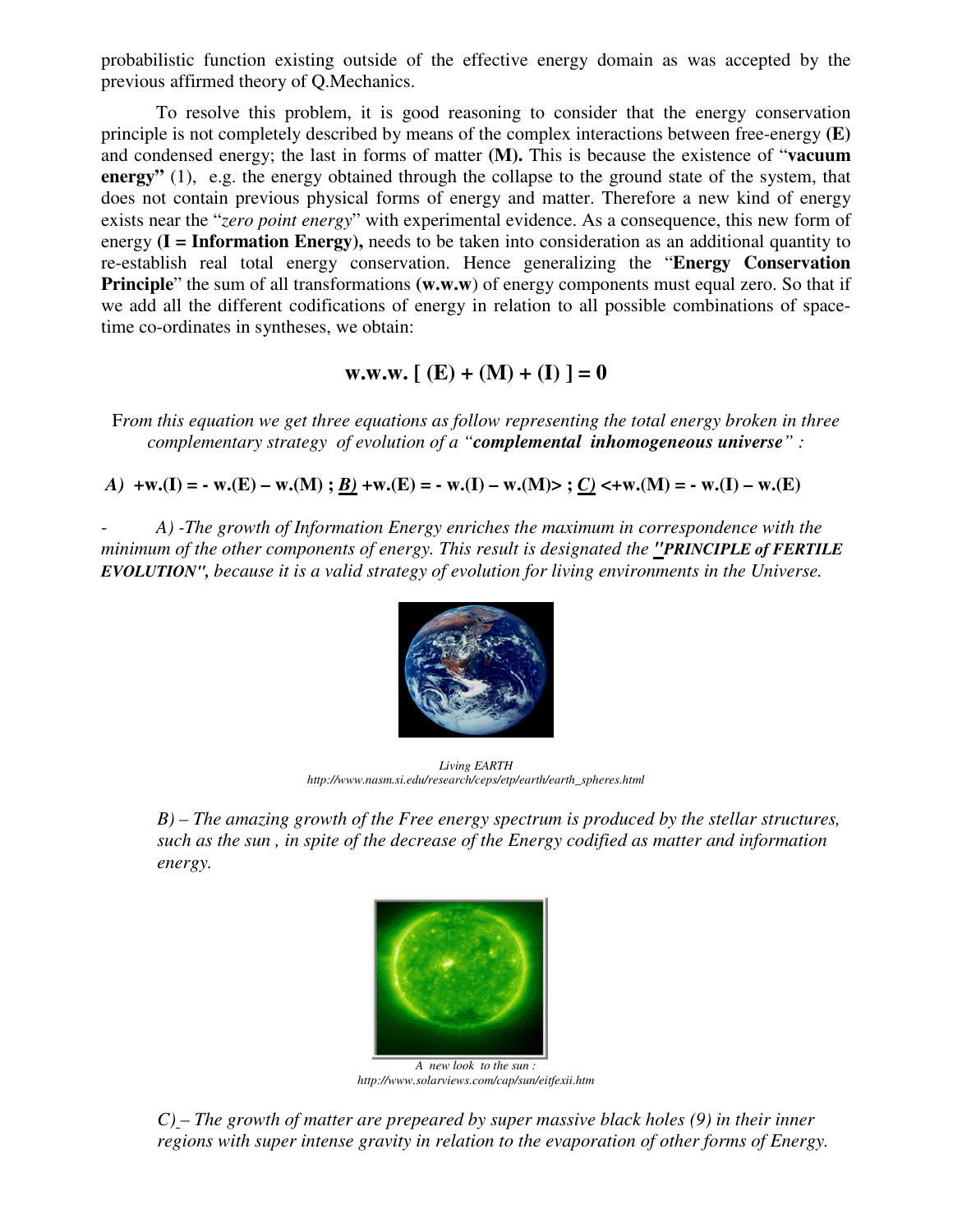

*Illustraction of a Black Hole:* <http://chandra.harvard.edu/resources/illustrations/blackholes.html>

One solution to signify this apparently misterious new form of Information Energy **(I)** can be found in understanding the space time paradigm shift generated by Quantum Entanglement. As noted earlier in the previous articles of the series "*The Science of Quality*", "Q.Entanglement" is a concept initiated to be considered in the context of quantum information (3). In general, "Q.Entanglement" plays a key role in many of the most interesting at-distance applications, including quantum teleportation. Besides, in recent years there has been an extraordinarious effort to better understand the properties of "Q.Entanglement" as a fundamental conceptual resource for contemporary physics and hence, a renewed emphasis in re-evaluating by Bio-Q. Physics, in order to develop a more complete theory of "Q.Entanglement" which is not limited to quantum computation .

"Q.Entanglement" will also be interesting from the standpoint of evolving space-time dynamics in a way that, the classical paradigm that combines space and time into a single construct called the "**space-time continuum**", can be deeply modified. In fact, in the case of quantum mechanics and relativity, both theories do not provide concrete theories that affirm space-time relationships cannot be uniform all over the Universe, both in macro and micro dimensions at different levels of energy.

In particular taking into consideration the new form of Information Energy **(I)** into the Generalised Conservation Energy Principle, it is now possible to argue that the temporal events of dynamic transformation cannot only be associated with a four-vertor space-time, where only one component is dimensioned a time sequence of instants. Space-time in classical physics is interpreted with space being three-dimensional and time playing the role of the fourth dimension. In relativistic contexts, however, time cannot be separated from the three dimensions of space. In fact, time depends on an object's velocity relative to the constant speed of light. In its way, special relativity, by combining space and time into a single four-vector diagram, gets significantly simplified in physics theory, as well as described in a more uniform way, the workings of the universe at both the supergalactic and subatomic levels. In any case, in contemporary physics, the time dimension remains a single coordinate where the duration is the difference of a linear sequency of intervals. This traditional timing scale represents only one of the possibility of space-time permutations in the matrix-structure of the relativistic four-vector. The other compositions of the four-vector, need to be considered, because some different temporal order of events are compatible with the different environments that are working as complemented evolutionary strategies of the universe as described by the formulas : *A),B),C.*

## **The cognitive frame of Permutations among space -time coordinates.**

Traditionally, space-time as system of reference of energy-mater interactions, is referred to a local system. In fact, the system of local reference, according to the Euclidean perception of the world, is composed og three coordinates of space and one of time , where the space coordinates are orthogonal in classic mechanics, while they are relative to one considered curved space in the special relativity. Surely such conformation space-time is not imaginable as a structure of universal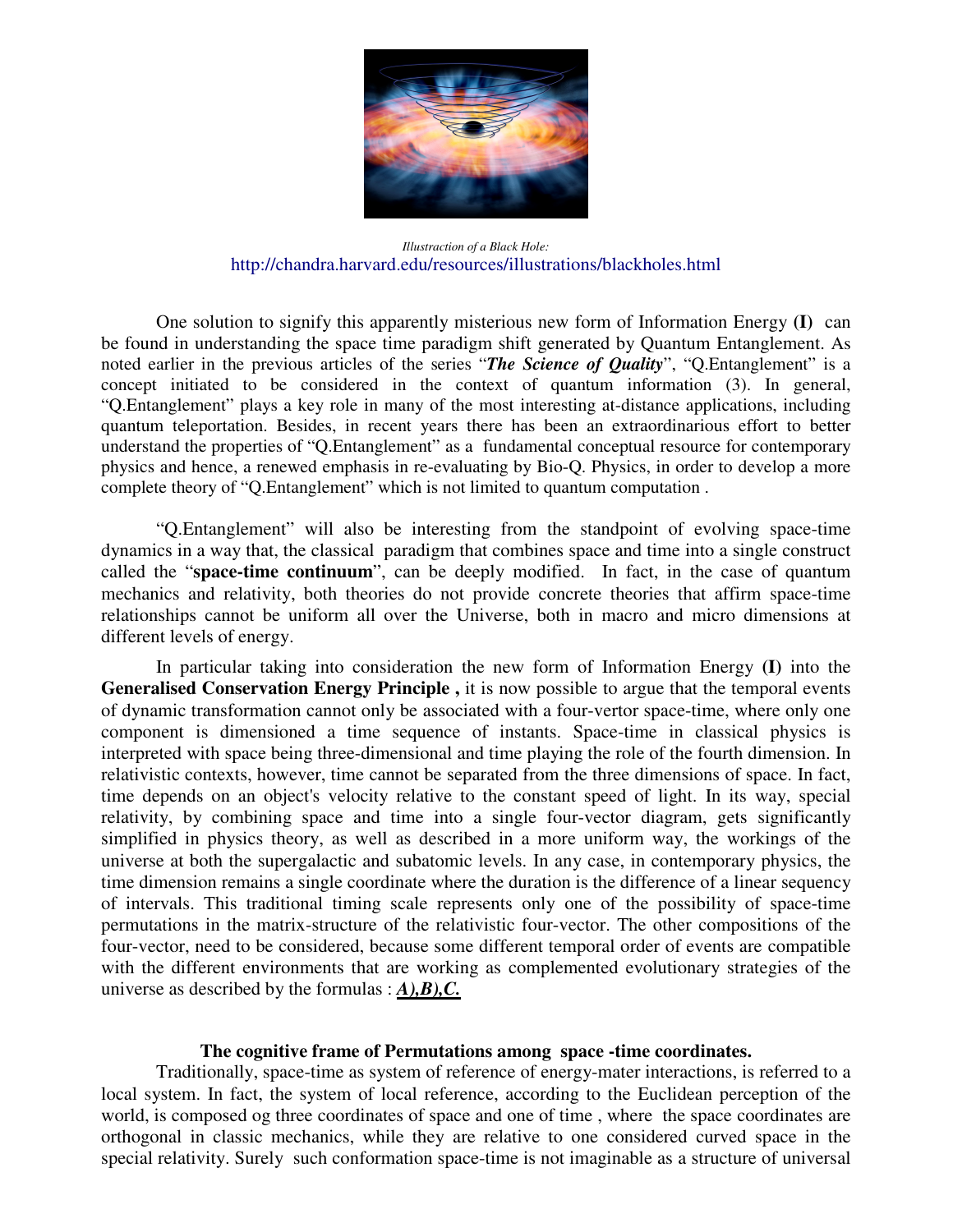reference. As an example, in "*black holes*", a direction of movement of energy and matter in the implosion of a star, turns out to be monodimensional in space. Besides, space seems to become one dimensional in various cases that can be described by a worm-hole structure (5 ) as well as in the quantistic hypothesis of the tunnelling effect. (6). Therefore, remembering that space and time appear as separate entities in classical physics they are no more separate in the relativity context. The dimensional changes of space need to effect extraordinary modifications in time and visa versa. (7) On this basis, we can propose that the effect of permutation of space in time and visa versa, can be quantized, giving place to three fundamentally different geometries of space-time, each of them in correspondence with the previously mentioned complementary strategy of evolution of the **"generalized principle of energy conservation**".

The permutation of the matrix of the four vector happens in all cases where we need to assume a monodimensional space where energy and matter are travelling. In these cases, the other vectors become changed into three time-affine dimensions. This for instance, is the case with black holes (8) in the cosmological macro-systems, where the loop of three time lines (past, present and future) converge, expanding and accelerating the central orbit by means of twisting the curvature of space untill a critical point of the horizon, where space and time exchange their characteristics, inside any extremely collapsed star that becomes a "black hole" (9). Visa versa, the "*black hole timing vortex*" permits evaporation of other forms of energy as well as forecasted in equation *C)*, and the "*black hole" trasforms its self, collapsing into a "white hole*", as a prelude to new star generation, in order to restore as the effect of an internal mirror, the normal structure of space.time.

At first this anti-symmetric space-time composition, where the three space coordinates are substituted by three time coordinatez in a "black hole", seems to be a very strange construction for our common sense, that is traditionally accustomed to believe in a classical scenario where space and time are two abolute independent and different quantities. Today, this antique mental scenario of an uniform space-time dimension of events seems incompatible with the effective possibility to understand experimental phenomena of coordinate diagram-transformation in order to understand the effective (i.e. not only probabilistic event) of "*quantum tunnelling effect"* in the microcosm. In fact, q. particles (photons, phonons and also atoms ...) that can penetrate, jumping at a distance into a forbidden region by means of a hill of energy, passing through a tunnel from two separate local position of space, without any interference by any intermediate point.

Nowadays "**Entanglement theory**", based on the transformation of entangled q.particles in q.bits near the zero point at the ground level of Q.Energy, permits transfoming "*q.particles into q.bits*" and visa versa so that "Q.Entanglement" can work as an universal intermediate exchange of space time dimensions, in order to connect the two previously anti-symmetric geometries of spacetime through a base of two-dimensions in space and time.

For this proposal, it is important to remember that from the studies of Quantum entanglement and quantum Teleportation, the basic unit of quantum information is a "q.bit"; the last is a so-called "*super dense coding of q.states"*, because they exist as a linear combination of four virtual states. However, a "q.bit", following the traditional Q.Mechanics, maintains such a superposition state only as long as no measurements of the state are taken. Once a measurement is taken, the state of the "q.bit" goes back to being either 0 or 1 (On-Off positions). This Q.Mechanics approach simply does not take into account that the coupling of two entangled "q.particles" needs to lower the energy of the q.particle pairs, near to ground energy fluctuation, where the dimension of space-time assumes a new configuration in relation to the virtual particles of "Information Energy" **(I)**. The last, as written in the pevious articles, (10), is dimensioned by means of two space coordinates and two time coodinates so that the matrix of the four-vector coordinates through entanglement action can assume a flat geometry of space and also a two dimensional definition of time. This is the spacetime context of the "Virtual Particles of Information Energy", through which, it becomes possible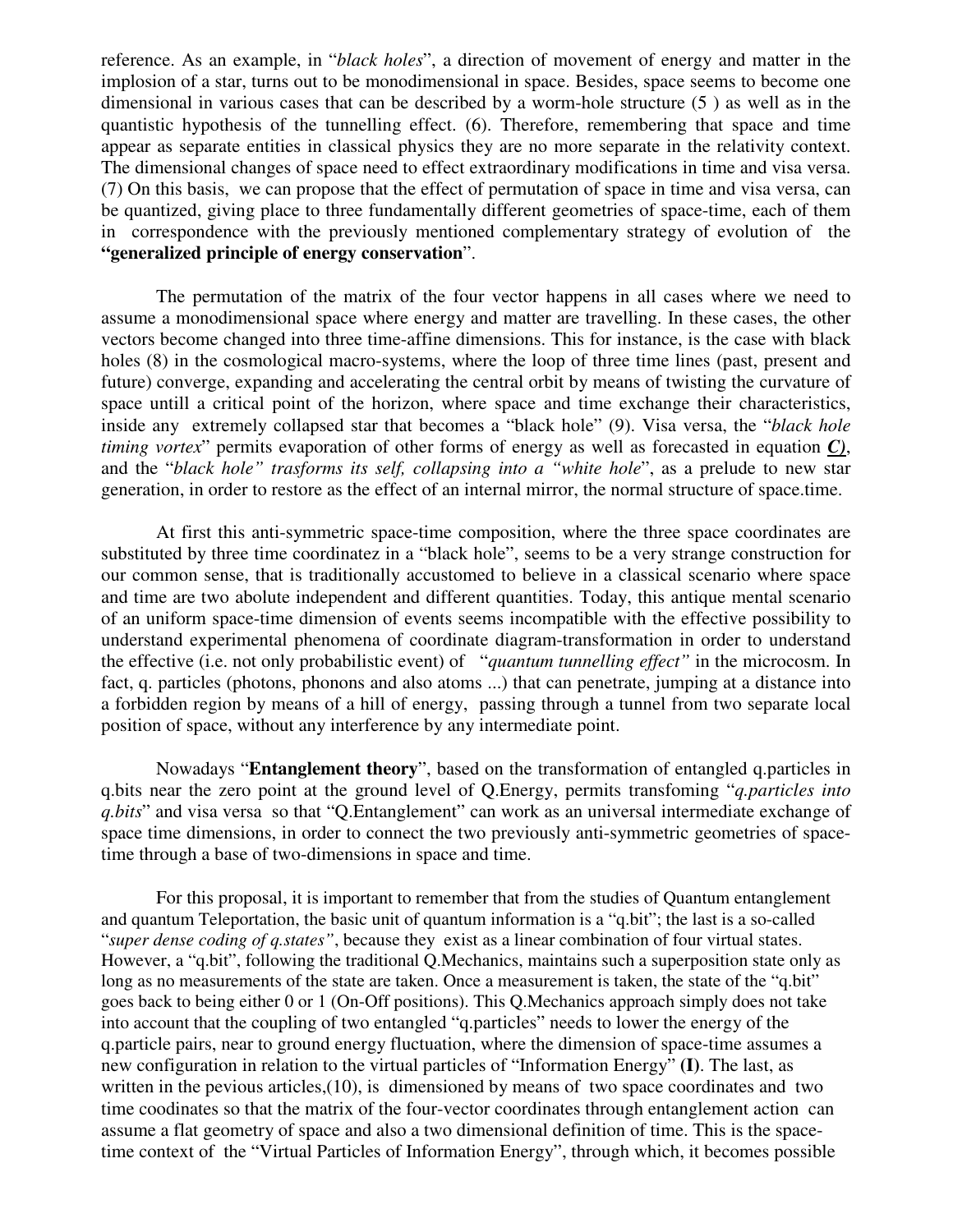to communicate simultaneously at distance between two lines of time coodinates in both macro and micro tunnelling regions. This scientific approach gives an explanation for the possibility that entangled particles can be separated far apart from each other, and yet still maintain the characteristics of the state of the group, in a way that a better definition of entanglement methods can be useful as a resource for solving information-processing problems in new ways, based on "Quantum Teleportation". This last, untill now has been verified in a number of experiments, including one involving a fiber optic cable over a 10 kilometer distance between the two entangled particles.

In conclusion, starting from these consideration and results, the above mentioned original research proposal on the *"Science of Quality*", giving a new view to a large ammount of self-organised multiply-critical phenomena in an "*inhomogeneous space-time dimension*s", can have a great impact on understanding and predicting the competitive universal distribution of living and non-living zones, that on the basis of Information Energy, are always in simultaneous communication. As a matter of fact, "**life**" is a strategy validated by the section *A)* of the total energy evolution, while living existence is forbidden in the natural complemental evolutionary strategies of *B)* and *C)*. Besides, the dynamics of changes in the space-time matrix, can give new insight into fundamental questions about the nature of space-time in an universal cooperative network, based on three fundamental forms of energy  $(I),(E),(M)$ related to permutations of referring coordinates of their interactive events.

In this coneptual context, the "E**ntangled Theory**" permits us to understand the critical-switch near the ground state of Information Energy happening between two encoding and de-coding structures, e.g. from the one traditionally-based three space-affine coordinates plus a mono-dimensional time-line to the mirror of such a structure, with three time-affine coordinates and a monodimensional space line; the last in fact, is more adequate, for example, to understand the "*black-white hole cosmological transformation*" and other physical phenomena interpreted by Bio-Quantum Physics, in order to understand their strong implications in a great range of contemporary culture and art, following the aim towards a better understanding of the "Evolution of Life in the Universe".



**ENTANGLED -ART IMAGINATION OF THREE PHASES OF INHOMOGENEOUS UNIVERSE**

## - *BIBLIO ON LINE-*

- (1) Vacuum Energy : [http://en.wikipedia.org/wiki/Vacuum\\_energy](http://en.wikipedia.org/wiki/Vacuum_energy)
- (2) Double Slits experiment : [http://en.wikipedia.org/wiki/Double-slit\\_experiment](http://en.wikipedia.org/wiki/Double-slit_experiment)
	- (4) Quantum Information [http://business.tepper.cmu.edu/facultyAdmin/upload/wpaper\\_92117840784752\\_QuantumAc](http://business.tepper.cmu.edu/facultyAdmin/upload/wpaper_92117840784752_QuantumAc) cInform729.pdf
	- (5) Worm-Hole: <http://en.wikipedia.org/wiki/Wormhole>
	- (6) Tunnelling :<http://scienceworld.wolfram.com/physics/Tunneling.html>
	- (7) Space-Time : [http://zebu.uoregon.edu/~js/21st\\_century\\_science/lectures/lec18.html](http://zebu.uoregon.edu/~js/21st_century_science/lectures/lec18.html)
	- (8) Black holes [:http://library.thinkquest.org/27356/n\\_blackholes.htm](http://library.thinkquest.org/27356/n_blackholes.htm)
	- (9) Beyond Einstein Program [:http://universe.nasa.gov/be/PDF/Chapter-2.pdf](http://universe.nasa.gov/be/PDF/Chapter-2.pdf)